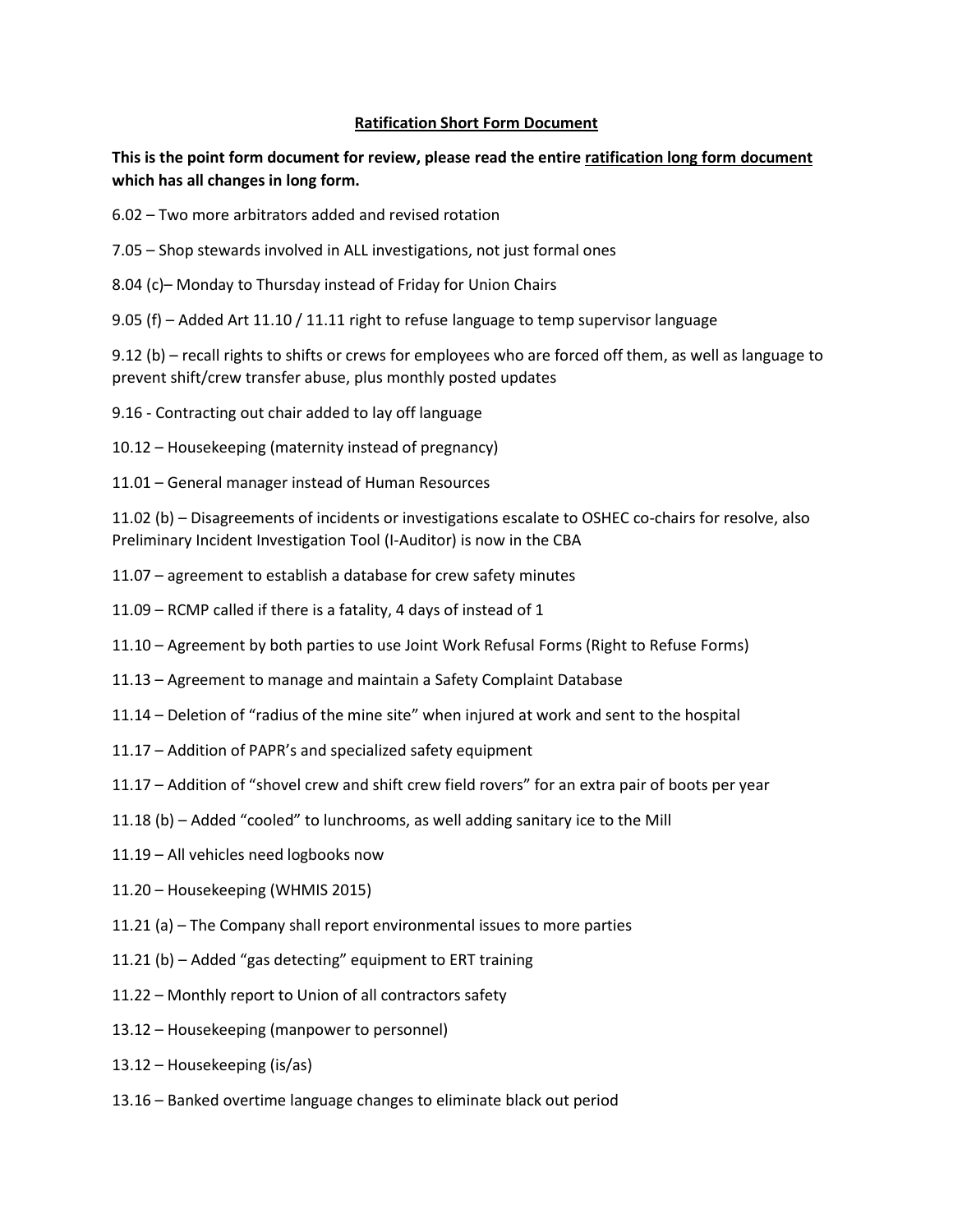- 14.05 ESA example changes
- 16.03 (c) no more blind bidding on vacation for crews (like mine operations)
- 16.04 (a) no more cap on vacation pay hold back, and can be cashed out anytime
- 16.07 linking 17.01 (f) to this language
- 17.06 leave of absence for Members of Indigenous governance
- 17.07 (a) Housekeeping (Pregnancy/Maternity)
- 17.08 Maternity and Domestic or Sexual Violence Leave added to Leave's of absence
- 18.02 (a) No changes to the CBA by Sunlife during the term of the contract
- 19.01 (b) If your STD claim is in dispute, HVC will cover your STD claim for up to 6 months
- 19.02 CRA rules for payment after employment ends
- 19.13 hearing tests on company time
- 19.17 Establishment of an Joint Indigenous Committee
- 20.04 (b) questionnaire language added to trades disputes
- 21.01 removed permanently from tech change language
- 21.03 (a) more safe guards around tech change
- 21.03 (c) Longer payment for employees affected by tech change
- 22.07 printed certifications for training records
- 22.18 (c) Leach plant or cyclone operators can move into any level with previous qualifications
- 22.25 Back up lists provided to the Union every three months
- 22.34 Only 3 months instead of 6 to withdraw from a posting you don't move into
- 23.04 (b) Accuplacer for all apprenticeship testing with reimbursement on completion
- 23.11 Certified Warehouse schooling changes
- 23.12 Welding apprenticeship schooling changes and MPAW changes
- 23.13 Company will rent equipment or send people to locations for training of crane apprenticeships

## **Wage Grade Qualifications**

- Addition of a junior account analyst at wage grade 6
- Changes to education for accounts
- Analyst education changes
- Materials Analyst education changes
- Mine Technician education changes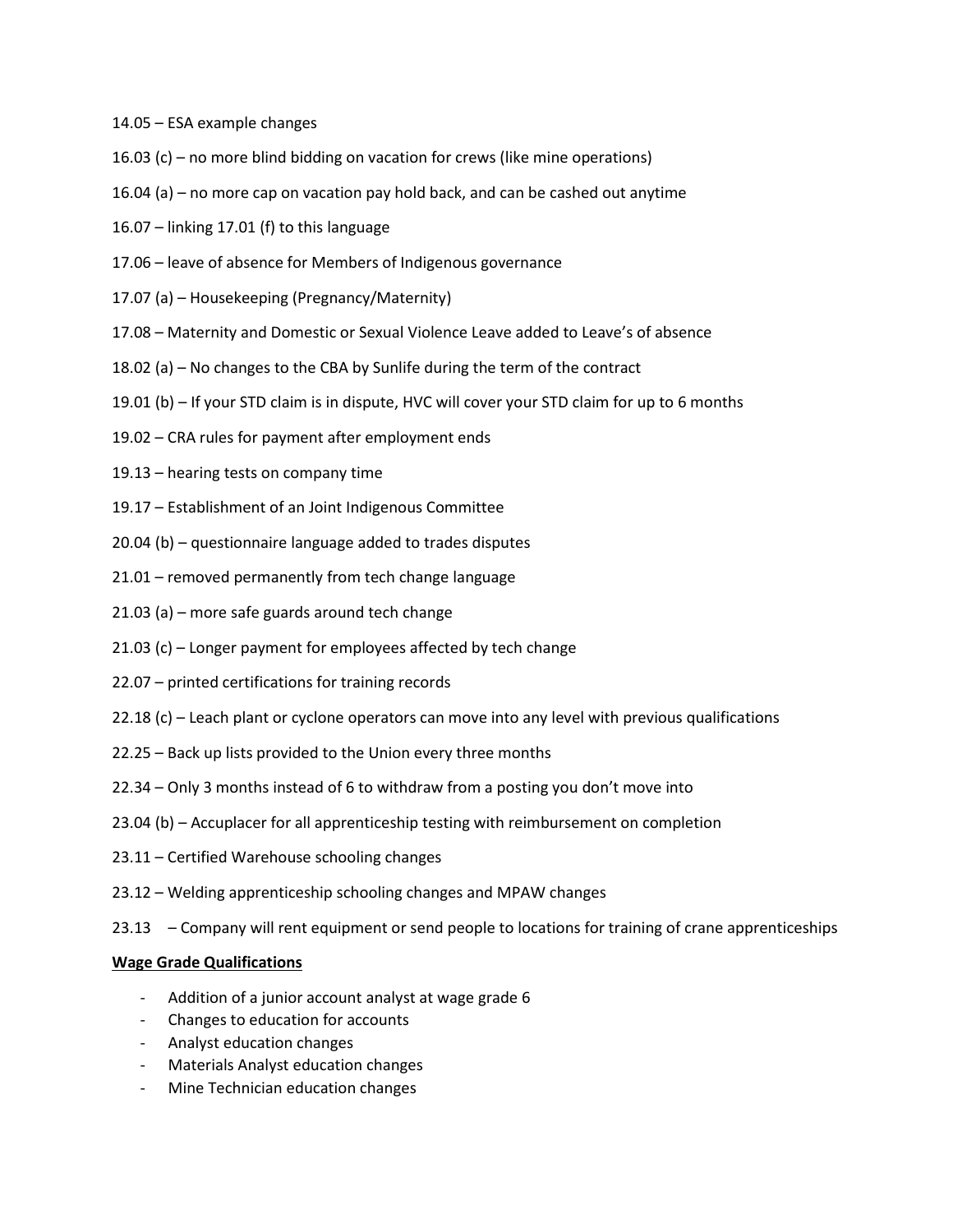- Mine Engineering education changes
- Process Systems Technician education changes
- Chemical Technician education changes
- Metallurgical Technician education changes
- Utility person and mill services housekeeping (bob cat/skid steers, cat/front end)
- Building Service Workers 10 months from 12 to get to top level wage

Major changes to the human rights policy, with mandatory deadlines for investigations

Appendix B – Changes in apprenticeship hours based on ITA

LOU – Contracting out – interpretation guide

NEW - LOU – Dust suppression – new LOU with deadlines to deal with dust in the pit areas

LOU – Filling of Vacancies Within a Line of Progression While on Mat/Pat Leave

LOU – Modified Work Program – include pregnant to employees who can use on site rehab

LOU – Mill Support Trainer – Dayshift or Process – clear lines between the two jobs

LOU – Building Service Workers – BSW's will all become Mill seniority

LOU - Tire Repairer – Hours instead of time

LOU – Utilityperson Position – Mine Maintenance – housekeeping

LOU – Movement between accounting analyst 1, materials analyst 1 and plant analyst line of progression – education

LOU – Existing LTD recipients – housekeeping based on increases

NEW – LOU – Sunlife resolution committee – a joint committee to deal with Sunlife issues with 2 union reps, 1 HR, 1 Teck HR and 1 Sunlife rep to meet monthly

NEW - Joint work refusal form – example

- Employee guide book and disability guide book with CBA language on front page

- Lines of progression changes – Chemist deleted

- Lines of progression changes – all journeyperson jobs are now starred, so they are all company seniority moving forward for job postings

NEW - Letter of Intent – Trial Occupational Health and Safety –

NEW - Pit Washrooms Settlement – mandatory language for the pit operation washrooms

NEW - Voting Leave – Indigenous Committee – 4 hours to vote for chief and council

Letter of Intent – Covid sick pay coverage